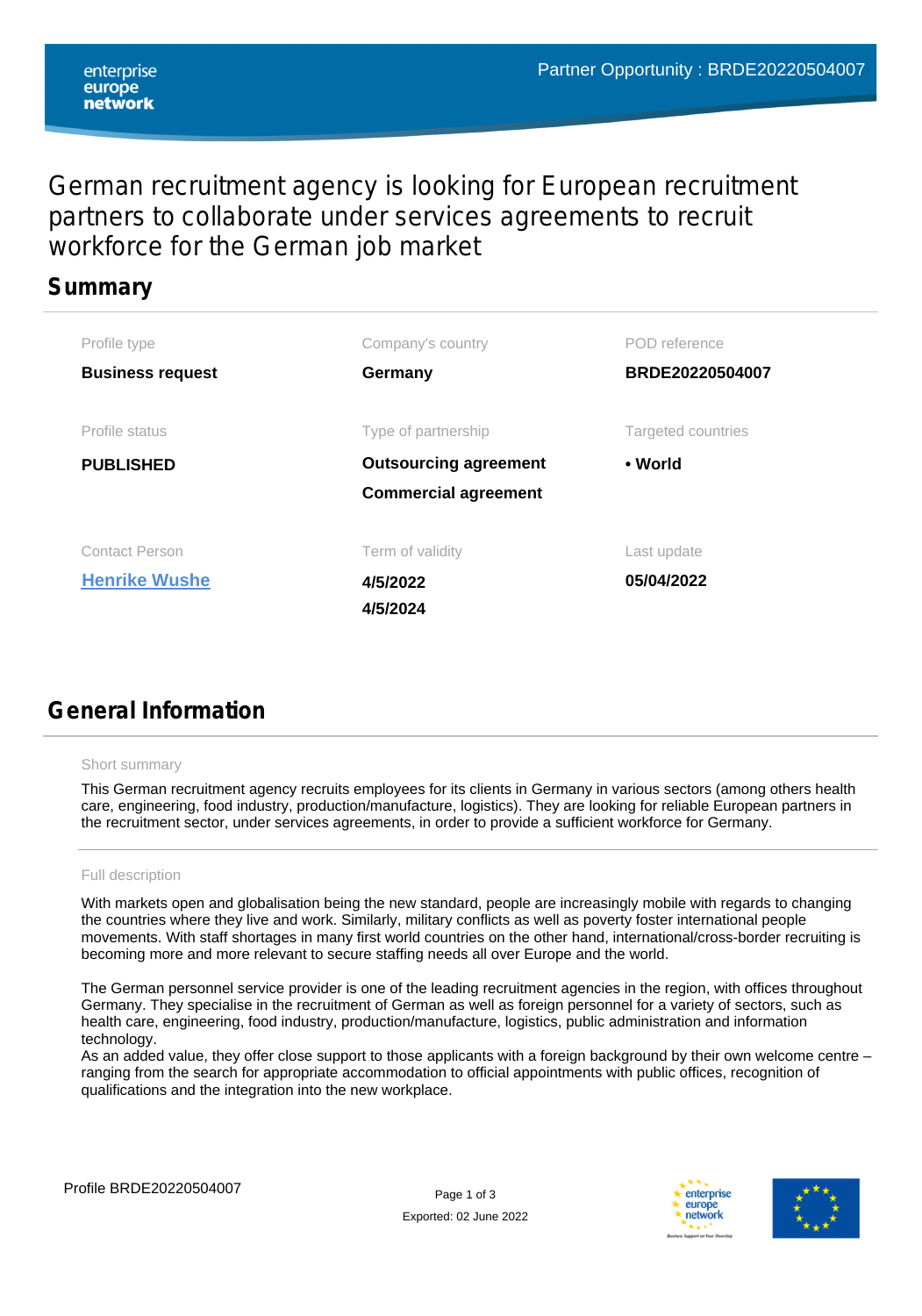The recruitment agency has many years of experience in human resource management and recruitment as well as legal requirements and knowledge of regulations for foreigners to work in Germany.

The agency is interested in long-term collaborations with similar (recruitment) agencies across Europe under services agreements to fulfil their demand for skilled workers.

It is important that workers are able to relocate to Germany and work under the freedom of movement regulation of the EU.

Advantages and innovations

Stage of development Sustainable Development goals

**Already on the market • Goal 8: Decent Work and Economic Growth**

IPR Status

**No IPR applied**

## **Partner Sought**

Expected role of the partner

This German recruitment agency is looking for reliable European partners working in the same field of activity, i.e. the recruitment sector. The potential partners must be able to search and find candidates who are willing to work in Germany.

Collaboration in the framework of a service agreement is offered.

**Outsourcing agreement**

**Commercial agreement**

Type of partnership Type and size of the partner

- **SME 11-49**
- **SME 50 249**
- **SME <=10**
- **Other**

### **Dissemination**